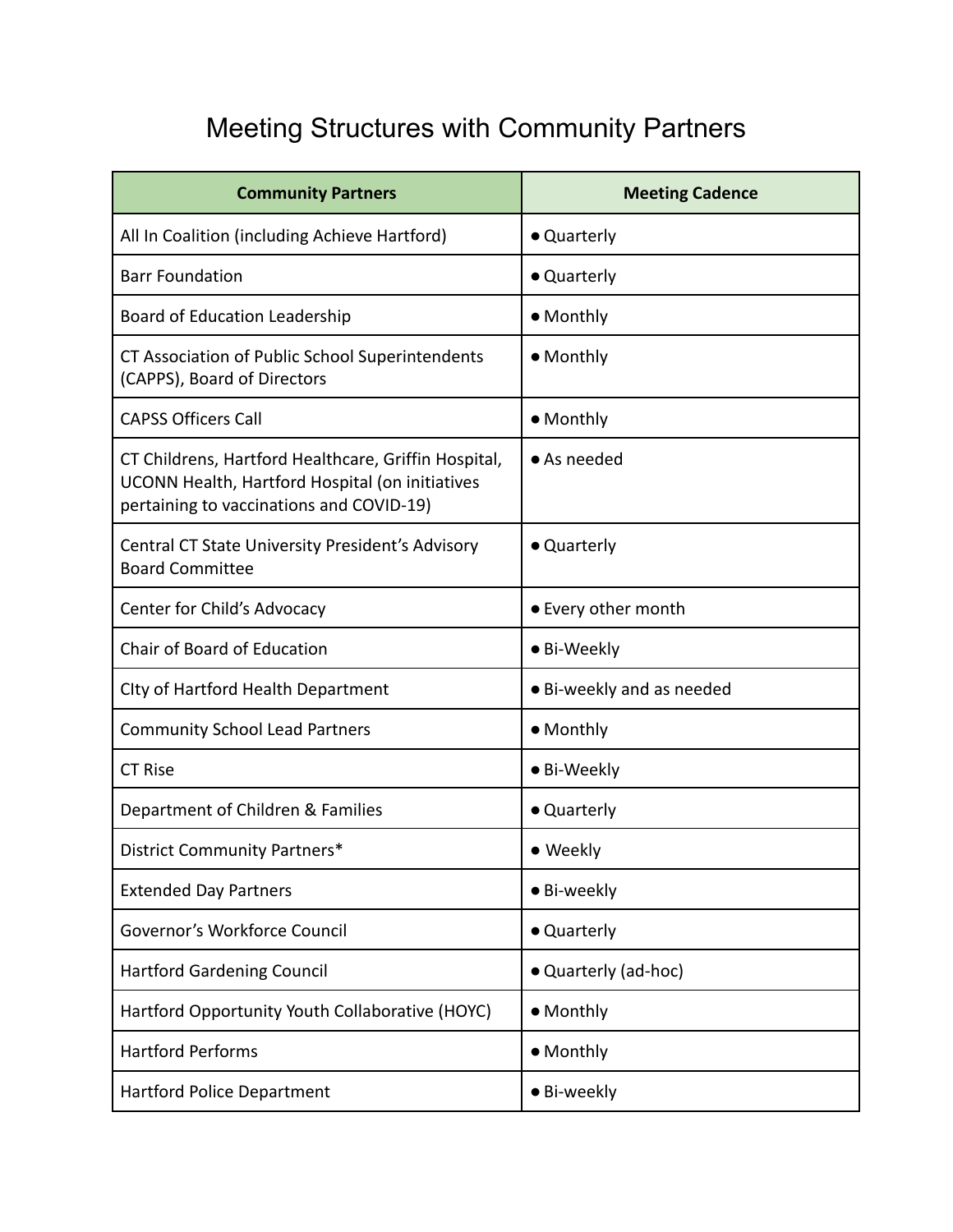| <b>Hartford Promise</b>                                               | • Monthly   |
|-----------------------------------------------------------------------|-------------|
| Hartford Public Library                                               | • Quarterly |
| Hartford Area Superintendents Association                             | • Monthly   |
| <b>Higher Heights</b>                                                 | • Weekly    |
| Mayor and Board Chair                                                 | • Bi-Weekly |
| Mayor's Cabinet for Young Children                                    | • Quarterly |
| Parent & Community Advisory Council                                   | • Quarterly |
| Ready CT                                                              | • Monthly   |
| <b>Superintendent School Visits</b>                                   | • Bi-Weekly |
| <b>UCONN Hartford Board of Advocates</b>                              | • Quarterly |
| <b>UCONN School of Social Work Board of Advocates</b>                 | • Quarterly |
| University of Hartford President's Community<br><b>Advisory Board</b> | • Quarterly |

\*Junior Achievement, Ready CT, Hartford Consortium, Higher Heights, Achieve Hartford, Capital Workforce, CT Rise, GoodwinUniversity, University of Connecticut, Hartford Youth Scholars, Center for Latino Progress, Urban League, Blue Hills Civic Assoc.,Catholic Charities, Boys & Girls Club, NAF

## Meeting Structures with Union Representatives

| Union                             | <b>Meeting Cadence</b>                                                                                                                                                                                                                                                                                                                              |
|-----------------------------------|-----------------------------------------------------------------------------------------------------------------------------------------------------------------------------------------------------------------------------------------------------------------------------------------------------------------------------------------------------|
| HFT Local 1018<br><b>Teachers</b> | • Monthly (formally with Superintendent,<br>Superintendent's Cabinet Team, Senior Exec of Human<br>Resources, and Staff Attorney).<br>• Additional meetings are scheduled frequently with<br>members of the leadership team as needed.<br>• On a weekly basis, some configuration of the HPS<br>leadership team is engaged with the HFT leadership. |